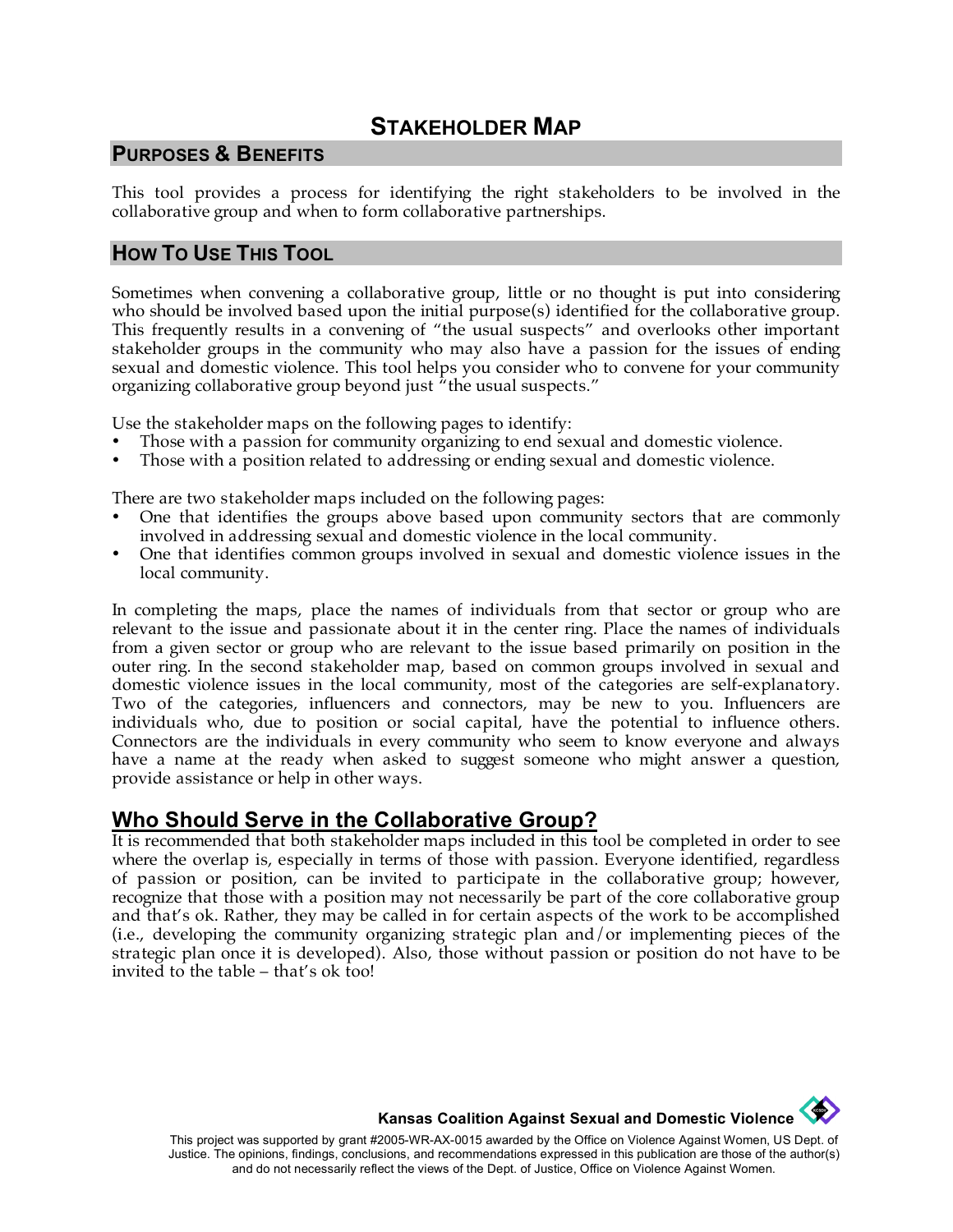#### **COMMUNITY SECTORS STAKEHOLDER MAP**

Use this stakeholder map to identify community stakeholders by important community sectors who are frequently involved in helping to address issues of sexual and domestic violence in the local community. As you identify people, include those with a passion for the issues in the inner circle and those with a position in the outer circle. When completing this stakeholder map remember these important points:

- Everyone identified, regardless of passion or position, can be invited to participate in the collaborative group; however, recognize that those with a position may not necessarily be part of the core collaborative group and that's ok. Rather, they may be called in for certain aspects of the work to be accomplished (i.e., developing the community organizing strategic plan and/or implementing pieces of the strategic plan once it is developed).
- Those without passion or position (i.e., don't show up on this wheel at all) do not have to be invited to the table – that's ok too!
- If there are other important community sectors you need to add, simply list those by sector, subdividing each sector with the names of those identified with a passion for the issues and those with a position.

The Community Sectors Stakeholder Map can be found on the following page.

**Kansas Coalition Against Sexual and Domestic Violence** 

This project was supported by grant #2005-WR-AX-0015 awarded by the Office on Violence Against Women, US Dept. of Justice. The opinions, findings, conclusions, and recommendations expressed in this publication are those of the author(s) and do not necessarily reflect the views of the Dept. of Justice, Office on Violence Against Women.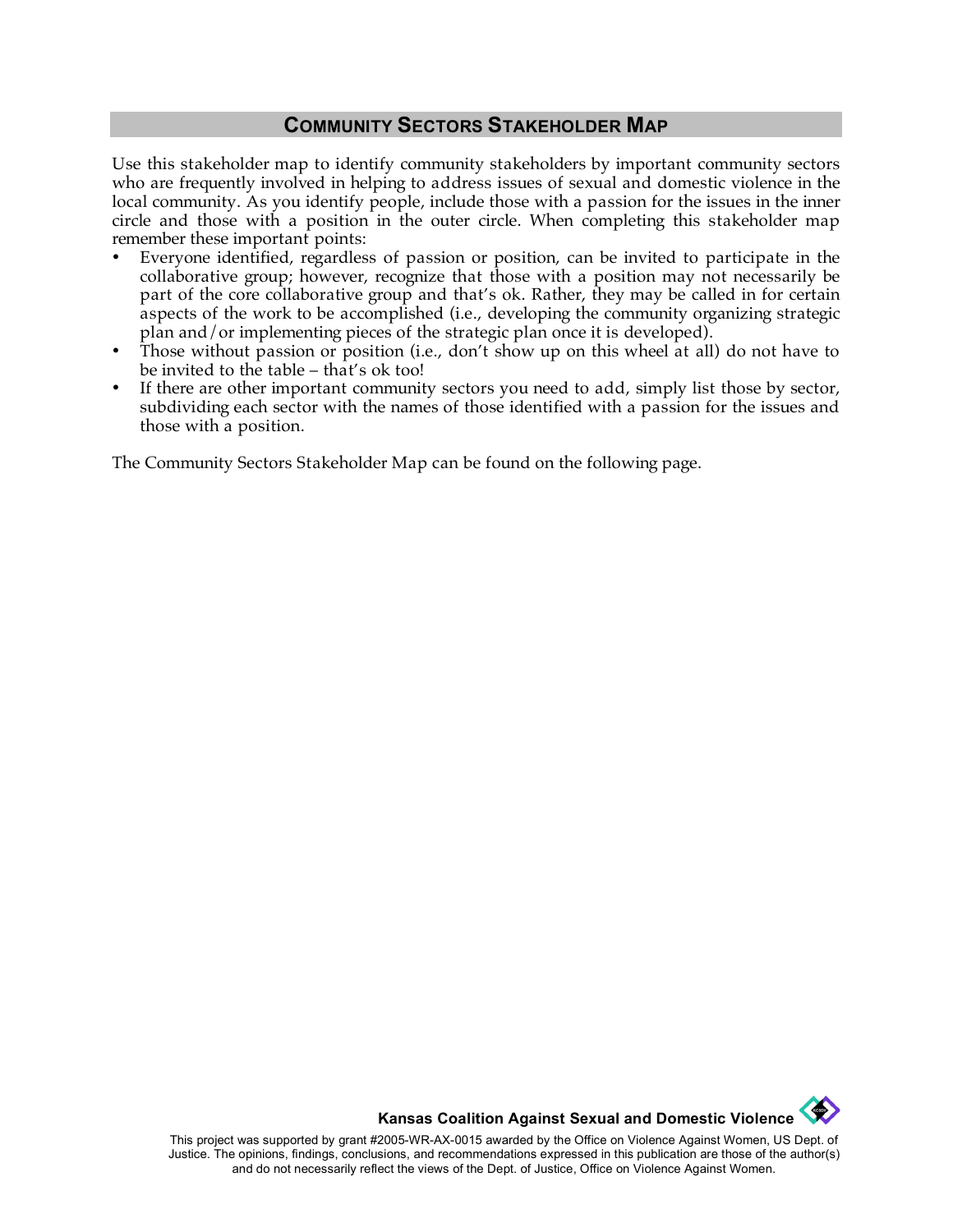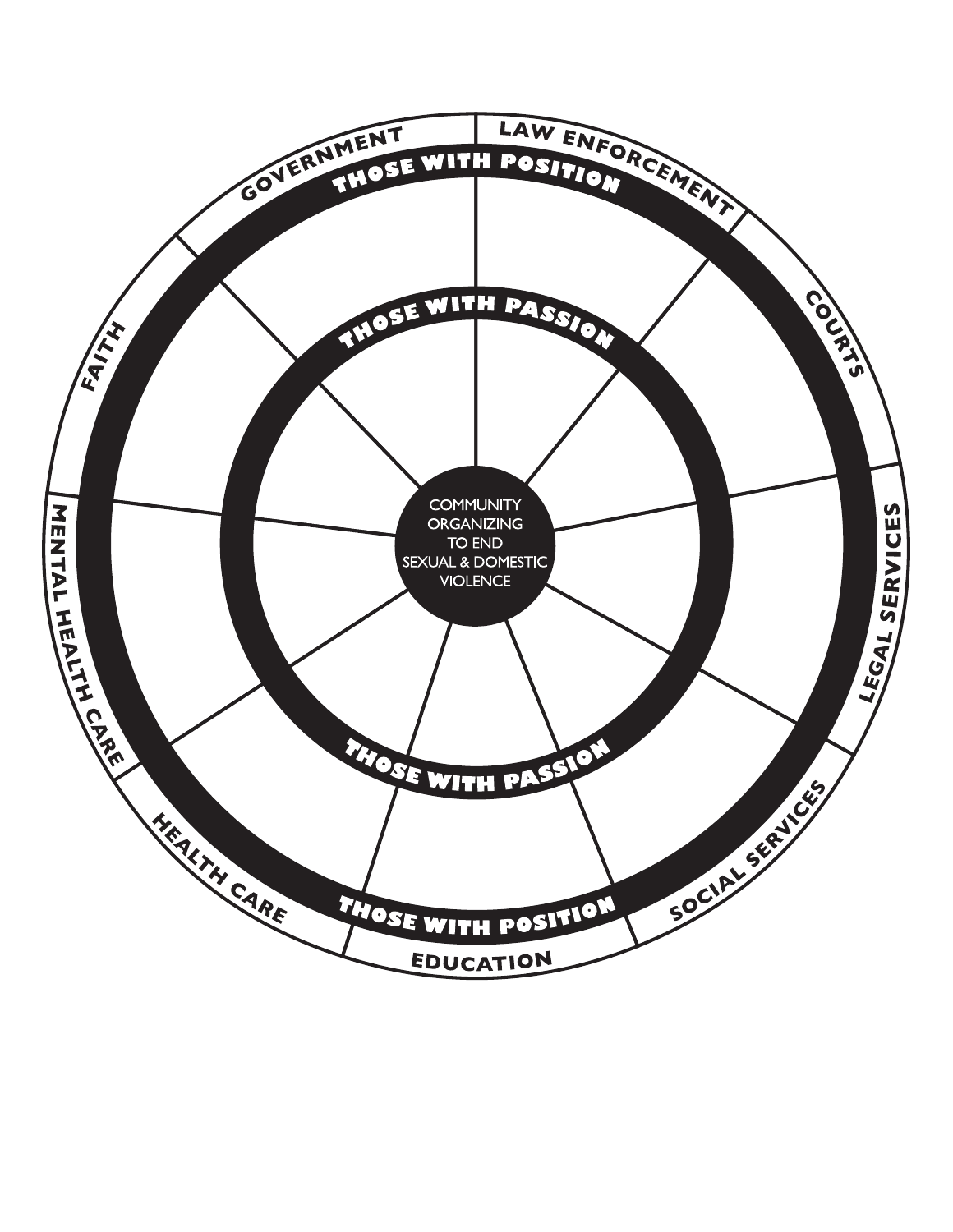### **COMMON GROUPS STAKEHOLDER MAP**

In addition to the Community Sectors Stakeholder Map, use this stakeholder map to identify common groups in local communities who are frequently involved in helping to address issues of sexual and domestic violence in the local community. As you identify people, include those with a passion for the issues in the inner circle and those with a position in the outer circle. The common groups are as follows:

- **Natural issue advocates**
- **People with intersecting or overlapping issues** (e.g., teen pregnancy, business people, etc.)
- **Influencers**  Think about these people both in terms of what the collaborative group is trying to accomplish but also in the community in general. Influencers are not necessarily always people with a formal position in the community.
- **Connectors** These are people in the local community who can connect you to important resources, including people, that you might otherwise have difficulty connecting to. Connectors are not necessarily leaders with formal positions in the local community.
- **Content Experts** These are people with content expertise you need to successfully achieve the work of the collaborative group, not just about sexual and domestic violence (e.g., media representatives, community organizers, etc.)
- **Persons affected/impacted by the issues of sexual and domestic violence**

When completing this stakeholder map remember these important points:

- Compare the results of this map to the results from the Community Sectors Stakeholder Map, looking for an overlap of persons identified.
- Everyone identified, regardless of passion or position, can be invited to participate in the collaborative group; however, recognize that those with a position may not necessarily be part of the core collaborative group and that's ok. Rather, they may be called in for certain aspects of the work to be accomplished (i.e., developing the community organizing strategic plan and/or implementing pieces of the strategic plan once it is developed).
- Those without passion or position (i.e., don't show up on this wheel at all) do not have to be invited to the table – that's ok too!
- If there are other important common groups you need to add, simply list those by group, subdividing each group with the names of those identified with a passion for the issues and those with a position.

The Common Groups Stakeholder Map can be found on the following page.